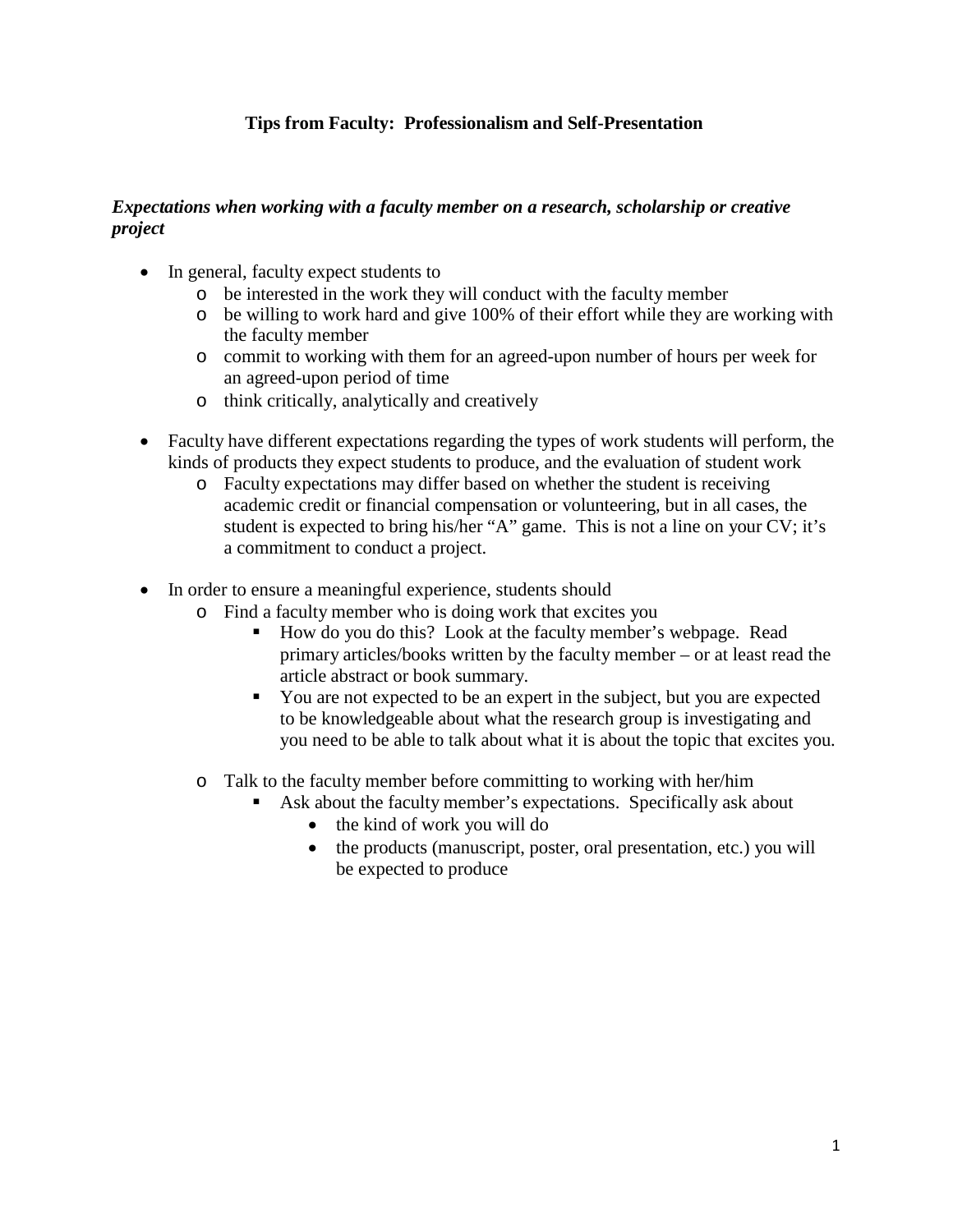- how your work will be evaluated
- the time commitment that will be expected of you
- what you can expect to learn
- whether you need any prior experience and/or courses
- o Be clear about *your* expectations upfront
	- For example, if you would like a letter of recommendation or to be coauthor on a scholarly publication, let the faculty member know that at the beginning and ask what you will need to do to achieve your goal.
	- Agree on a plan of action for the semester to achieve benchmarks towards the agreed-upon goal.

# *How to approach a faculty member when you are interested in working with her/him on a research, scholarship or creative project*

- Preparing to approach a faculty member
	- o Learn about the work that the faculty member does. Review his/her website, read her/his articles/books (or at least the article abstract or book summary), attend talks the faculty member gives and/or search the internet to see if any of the faculty member's talks are posted.
	- o Think about how the faculty member's work intersects with your interests. Think about how you will talk about this intersection when you meet the faculty member. Are there research questions that interest you that are compatible with the work the faculty member is doing?
		- Use your classes to start developing research questions that interest you. When a class topic or discussion sparks your interest, write down your questions.
- Contacting the faculty member
	- o Faculty members have different preferences when it comes to how they prefer to be contacted by students who want to work with them, but, in general, your first contact should either be via email or by introducing yourself to the faculty member after s/he has given a talk that you have attended.
	- o In both cases, you should address the faculty member formally and professionally, i.e., "Dear Professor Jones" or "Hello Dr. Smith." Never use the faculty member's first name in your initial contact.
	- o If you use email
		- Use your college email address to contact the faculty member.
			- Personal email addresses (e.g., [sweetiepie@yahoo.com\)](mailto:sweetiepie@yahoo.com) can send the wrong message. If you are interested in doing scholarly or creative work with a faculty member, you want to present yourself in a professional manner.
			- Spam is also less likely to originate with a college email address than with some other email providers.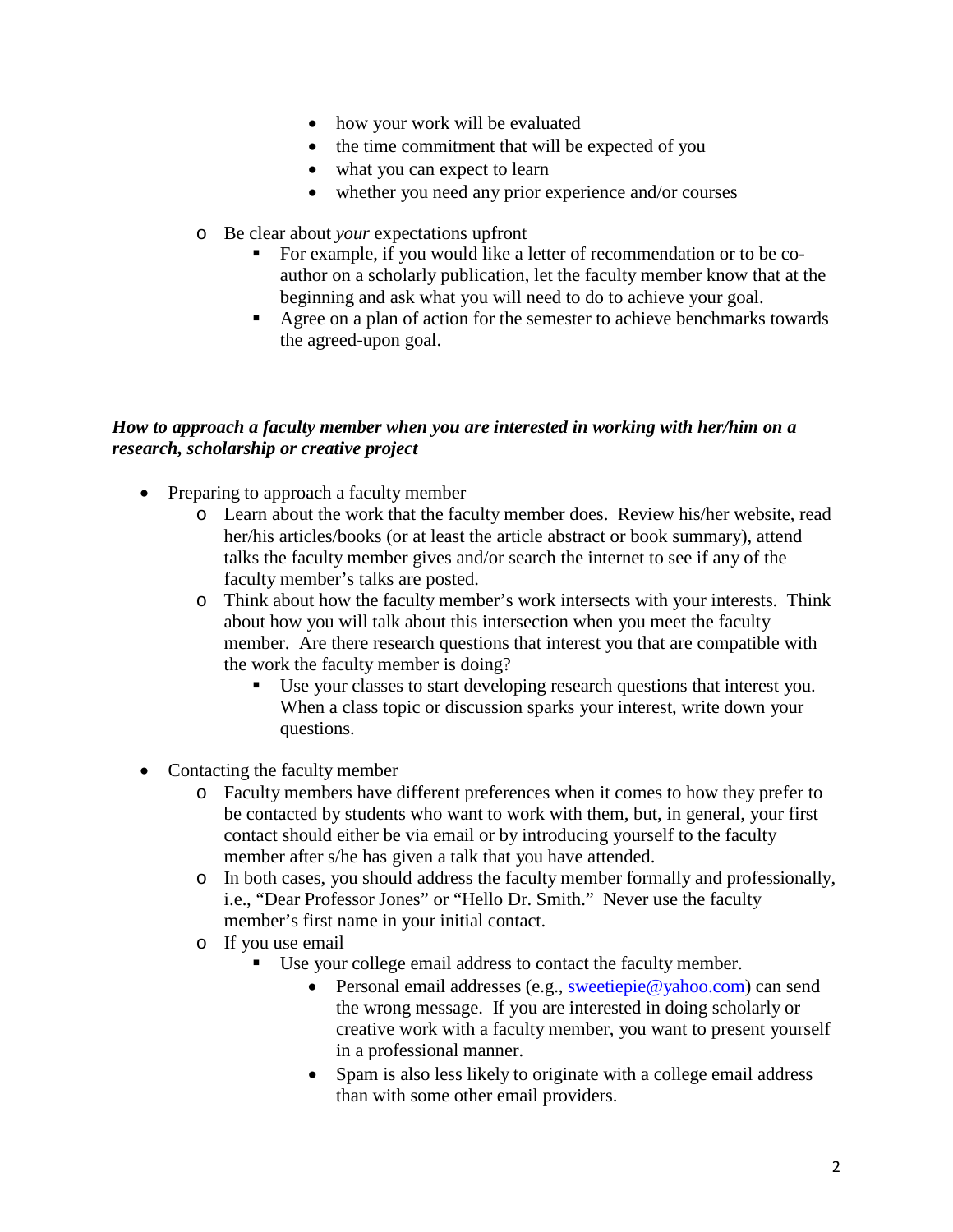- Personalize your message so that it is clear that you've done your homework and you know the faculty member's areas of interest. Indicate your specific interest in working with this particular faculty member.
- Attach your CV and unofficial transcript or a list of the relevant courses you have taken.

## *Example of a Flawed Email*

| Hey Professors,                                                                                        |
|--------------------------------------------------------------------------------------------------------|
| I am looking for an honors thesis sponsor for this semester. Would one of you<br>please be my sponsor? |
| Sincerely,<br>Jane<br>"Don't put off until tomorrow what you can do today."                            |
|                                                                                                        |

### *Example of an Effective Email*

#### Dear Professor Miller,

I am a Hunter College junior and psychology major interested in going to graduate school in social psychology and would like to obtain research experience. I am very interested in learning more about your research examining how mental representations of important relationships affect emotional functioning in young adults. I was intrigued by your recent findings (published in the *Journal of Personality and Social Psychology*) on gender differences in how young adults apply significant-other representations in their daily lives. Do you have any volunteer research positions available in your lab?

I would be very interested in meeting with you to discuss potential involvement in your lab. I am attaching my CV to give you more information about my previous experience. As you will see, I have taken courses in experimental psychology and statistics, which your website lists as a requirement for volunteers. I look forward to hearing from you.

Sincerely, Jane Doe Hunter Class of 2015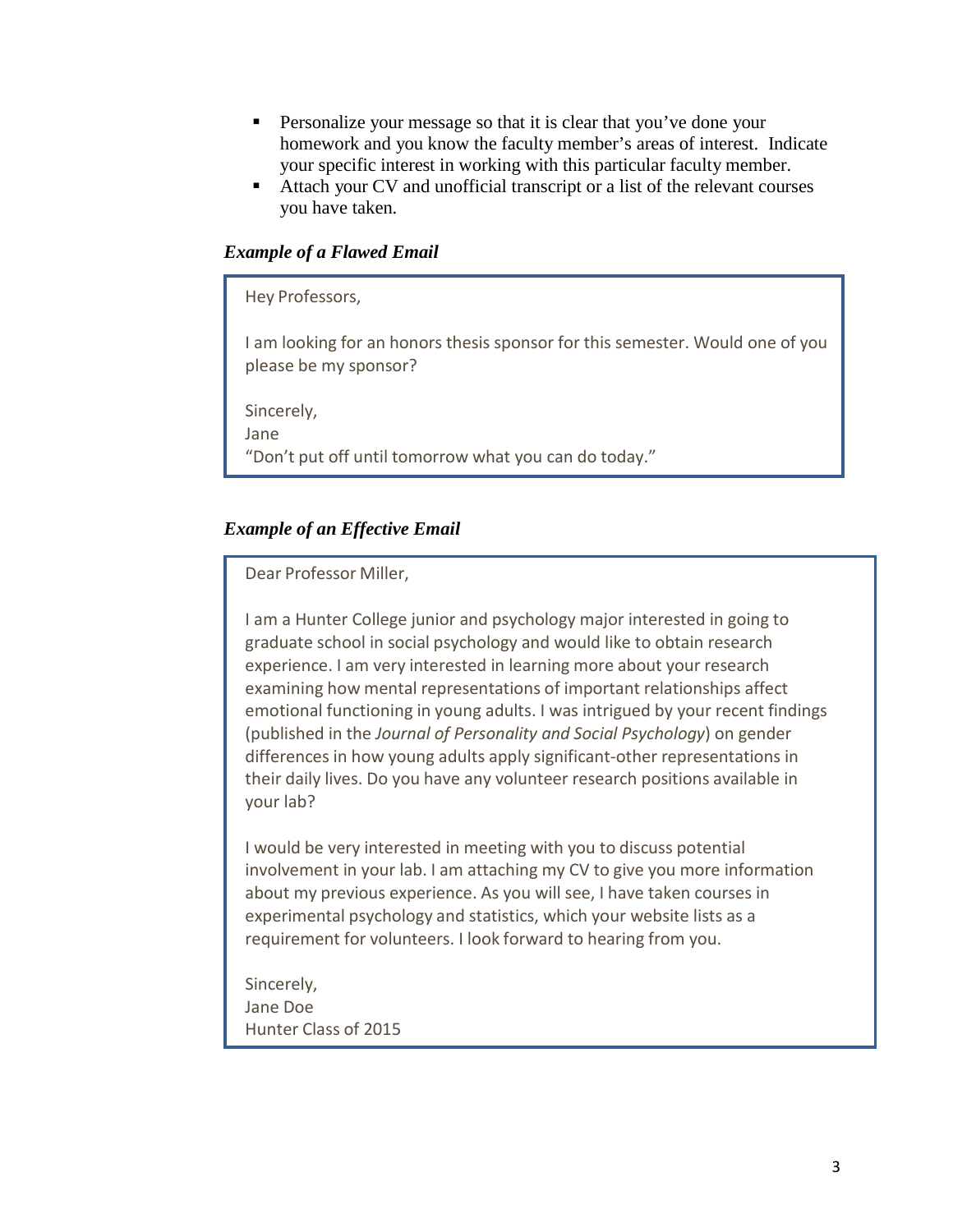- What should you do if the faculty member doesn't respond to your email?
	- Be persistent. Send your email again if you haven't received a response within two weeks.
	- If you don't receive a response to your second email, send a third email
		- o Faculty are not only busy, they can receive hundreds of emails a day, so it is possible that they just missed your first or even second email
		- o In addition, persistence is usually considered a positive quality in research, scholarly and creative work.
		- o When sending a second or third email, it is not a good idea to point out that the faculty member neglected to respond to your earlier email.
	- If you don't receive a response to your third email, don't send a fourth. Try to stop by the faculty member's office during office hours. If that is not possible, try contacting another faculty member instead.
- If you plan to introduce yourself to the faculty member after her/his talk, you want to convey your knowledge of the faculty member's work, why you are interested in working with this faculty member (be specific) and your qualifications.
	- In order to be able to do this in  $2 3$  minutes (don't plan on much longer than that), write out what you want to say ahead of time and practice, practice, practice. This is referred to as your "elevator pitch."
- Being interviewed
	- o Most faculty members will want to interview you to determine whether you are a good fit for their work. Faculty differ in terms of the specific qualifications and experience they require, but most look for evidence of curiosity and the ability to think critically, analytically and creatively about issues.
	- o Be prepared to talk about
		- The reasons you want to work with the faculty member.
		- Your specific research interests.
		- Your career goals and how working with the faculty member will help you achieve those goals.
		- Your coursework and experience and how it is relevant to the work you'd like to conduct with the faculty member.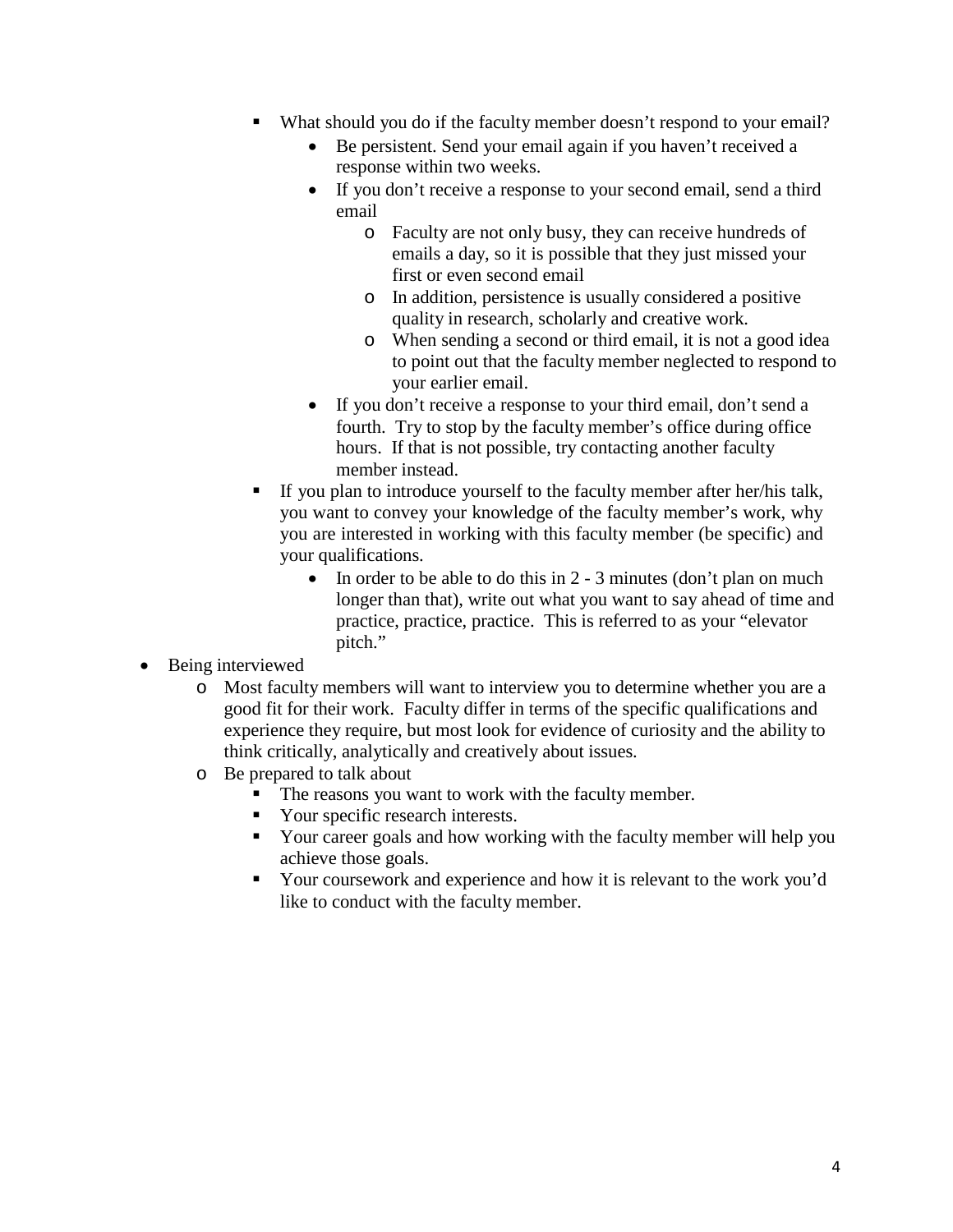# *How to request a letter of recommendation*

- Who should you ask?
	- o Ask faculty members who know you well so that they can write a substantive letter for you.
	- o Professors in your small seminar courses will typically know you better than the professor who taught your 500-student survey course. Faculty with whom you've worked on research, scholarly or creative projects are also good choices.
- When should you ask?
	- o Start talking to potential letter writers as soon as you start considering applying to graduate school – even up to a year before you will apply. They can provide advice about how to find a good program, the application process, what to include in your personal statement, etc.
	- o Ask the faculty member to write your letter at least two months before the letter is due.
		- If you don't give the faculty member enough advance notice, s/he may not have enough time to write you the best possible letter.
		- If you plan to take a break/gap year between college and graduate school, before you graduate from college, ask the faculty member if s/he would be willing to write you a letter and then make sure you keep in touch with the faculty member during your break/gap year.
		- If you worked with the faculty member on a research, scholarly or creative project, ask the faculty member if s/he would like you to prepare a summary of the work you did. Do this before you graduate.
- What should you ask?
	- o Ask the faculty member if s/he can write you a strong positive letter of support to accompany your application. If s/he says no, thank the faculty member and let him/her know that you will ask someone else. A negative, or standard letter indicating only that you were a student in the faculty member's class and got a grade of A, will not help you.
	- o Ask the faculty member if s/he has the time to write you a good letter by the submission deadline.
- What should you give the faculty member if s/he agrees to write a letter for you?
	- $\circ$  Provide the faculty member with:<br>A list that includes all school A list that includes all schools/programs along with their submission deadlines, instructions and materials (e.g., link to online submission site, addressed stamped envelopes if letters need to be mailed)
		- Your CV or resume and unofficial transcript.
		- Your personal statement
		- The names of faculty with whom you'd like to work at each graduate program (this is a good idea if you are applying for doctoral programs, but isn't typically necessary for medical, law or other professional schools)